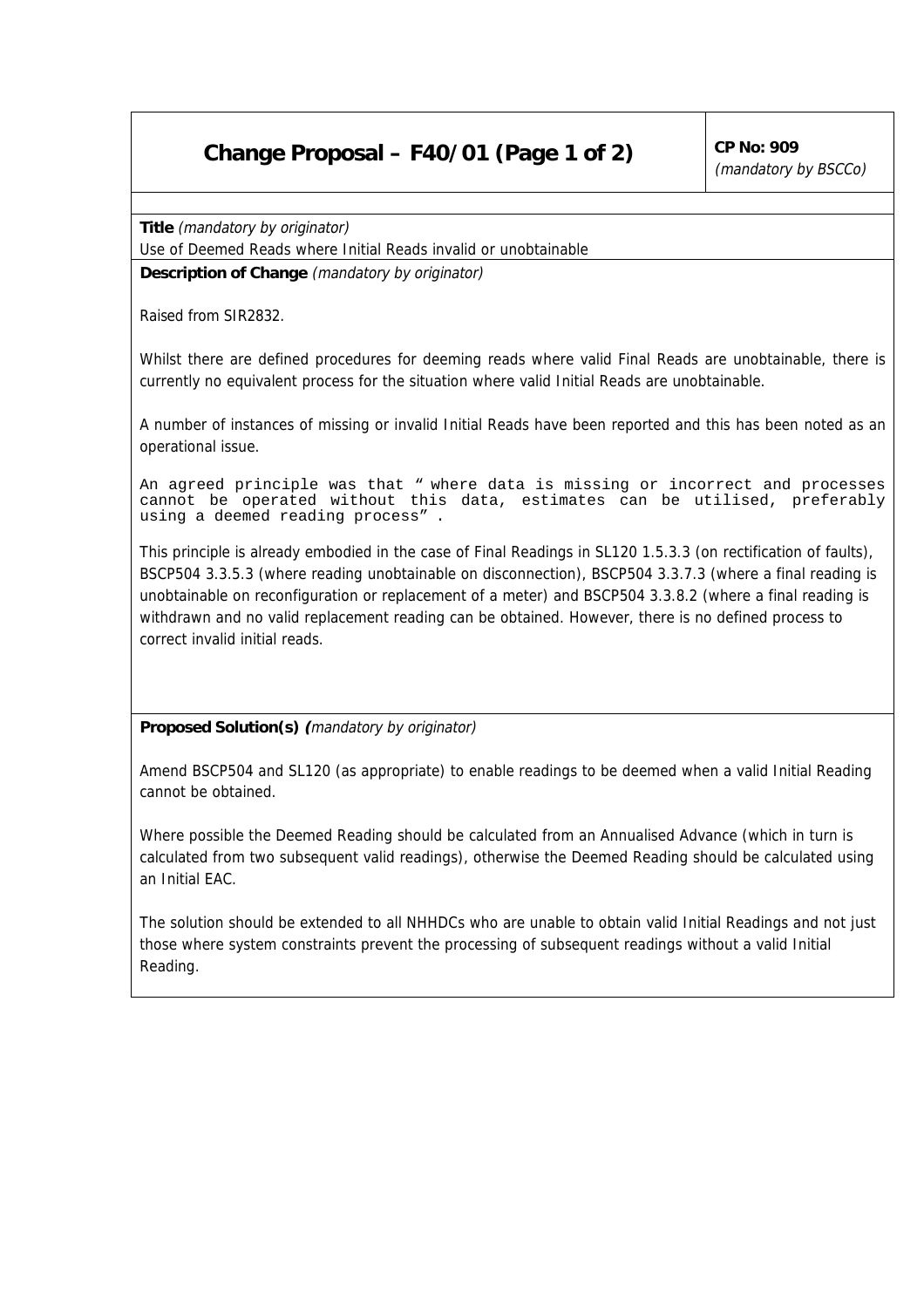## **Justification for Change** (mandatory by originator)

The effect of having no valid Initial Read for a new connection system or a new meter is that settlement will be on the basis of an Estimated Annual Consumption (EAC) rather than an Annualised Advance (AA). Once subsequent AAs have been processed, an exception will be reported to the registered Supplier for that meter advance period via the NHH Data Aggregation Exception report.

This, in itself, is not a significant problem. However, some NHH Data Collection systems are unable to process subsequent readings without an Initial Reading and hence have developed backlogs of unprocessed readings. Unless a further change of metering takes place, actual metered data will never be processed for the metering systems in question. Settlement will continue to be on the basis of an Initial (or Default) EAC.

## **Change Proposal – F40/01 (Page 2 of 2)**  $\vert$  CP No:909

(mandatory by BSCCo)

**Other Configurable Items Potentially Affected by Proposed Solution(s)** (optional by BSCCo)

**Impact on Core Industry Documents** (optional by originator)

**Related Changes and/or Projects** (mandatory by BSCCo)

This has been raised from SIR2832.

**Originator's Details:**